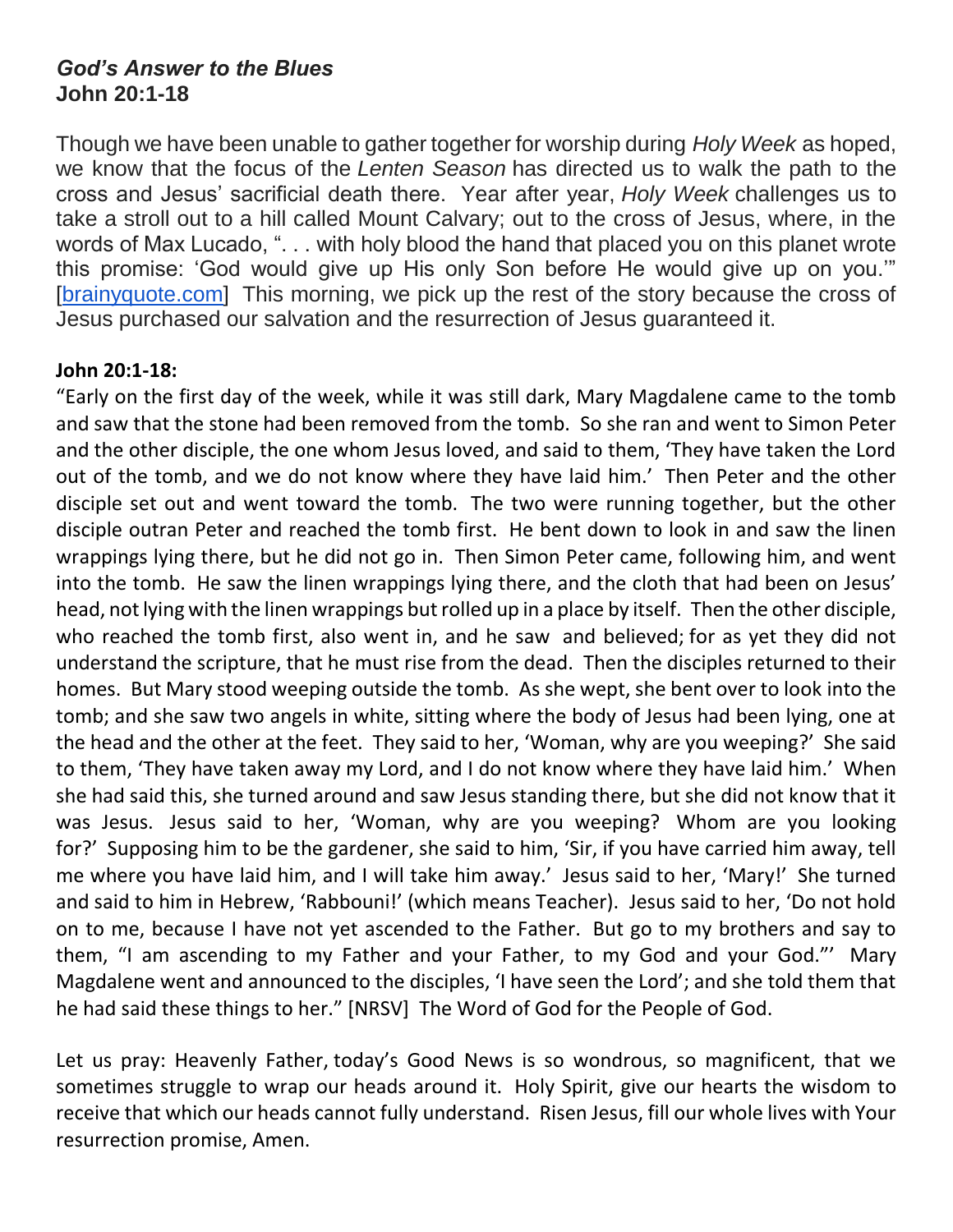I asked you this question six years ago, but it is worthy of repeating: "Do you know how to sing the Blues?" I know that is a strange question for *Easter Sunday*, but bear with me. Back at the turn of the Twentieth Century, a new form of music arose from the cotton fields of the Deep South. This new music eventually found a home in the bars and honky-tonks on Beal Street in Memphis, Tennessee. It was sad, soulful music, based on the experiences of people who had lived hard lives. This new music style was called the Blues.

While in seminary, I had the opportunity to eat lunch at a few of the restaurants on Beal Street and on one of my excursions there, I discovered a humorous little book titled, "How to Write the Blues". This guidebook says that contrary to popular thought, singing the Blues is not a racial thing; instead, it is about bad luck. This book goes on to say that breaking your leg while snow skiing in Aspen, Colorado, does not entitle you to sing the Blues, but losing your leg to an alligator in a Louisiana swamp does. Furthermore, you cannot wear a suit and tie and sing the Blues unless you happen to be over eightyyears-old and you slept in them. Likewise, dying in a bar fight is a Blues' death; while dying on a tropical island while having liposuction is not. Also, according to this manual, no matter how tragic your life, if you own a laptop computer you cannot sing the Blues; maybe your big ol' mean woman done sat down on it, it does not matter, it is not the Blues. It is all right to sing the Blues if you drive a Chevy or even a beat-up old Caddy, but forget it if you drive a Volvo, BMW, or any kind of SUV. You have a right to sing the Blues if your first name is a southern state, like Georgia; if you are older than dirt; if you are blind or if you shot a man in Memphis. You cannot sing the Blues if you have all your own teeth, no matter how old you are, or if you once were blind, but now you see or if when you shot that man in Memphis it turned out to be a flesh wound. Though this book was written decades before anyone ever heard of the ongoing pandemic, I imagine it would now say that you can sing the blues if you are lying in an Intensive Care Unit hospital bed infected by the coronavirus; perhaps a fitting song title would be, "I've Got the Social Distancing Blues".

Apparently, there are a lot of restrictions on just who can legitimately sing the Blues. By anyone's standards, however, Mary Magdalene could sing the Blues. No society babe was this woman; instead; she was the woman who had been possessed by seven demons. Obviously, her life had been hard and immediately following the death of Jesus, she was confused. Months before, she had met a Man who turned her life around. Jesus gave her hope, dignity, and unconditional love, but now He was gone, crucified like a common criminal. That first *Easter* morning, Mary Magdalene could do nothing but moan, nothing but sob, nothing but sing the Blues.

Mary, the mother of Jesus, could sing the Blues as well, after all; she had lost her Son to a lynch mob. It seemed like only yesterday when Jesus was lying in a manger looking up at her with helpless and loving eyes. She had nursed Him, changed Him, taught Him to walk and play. She saw how, even as a Boy, Jesus impressed the wise men in the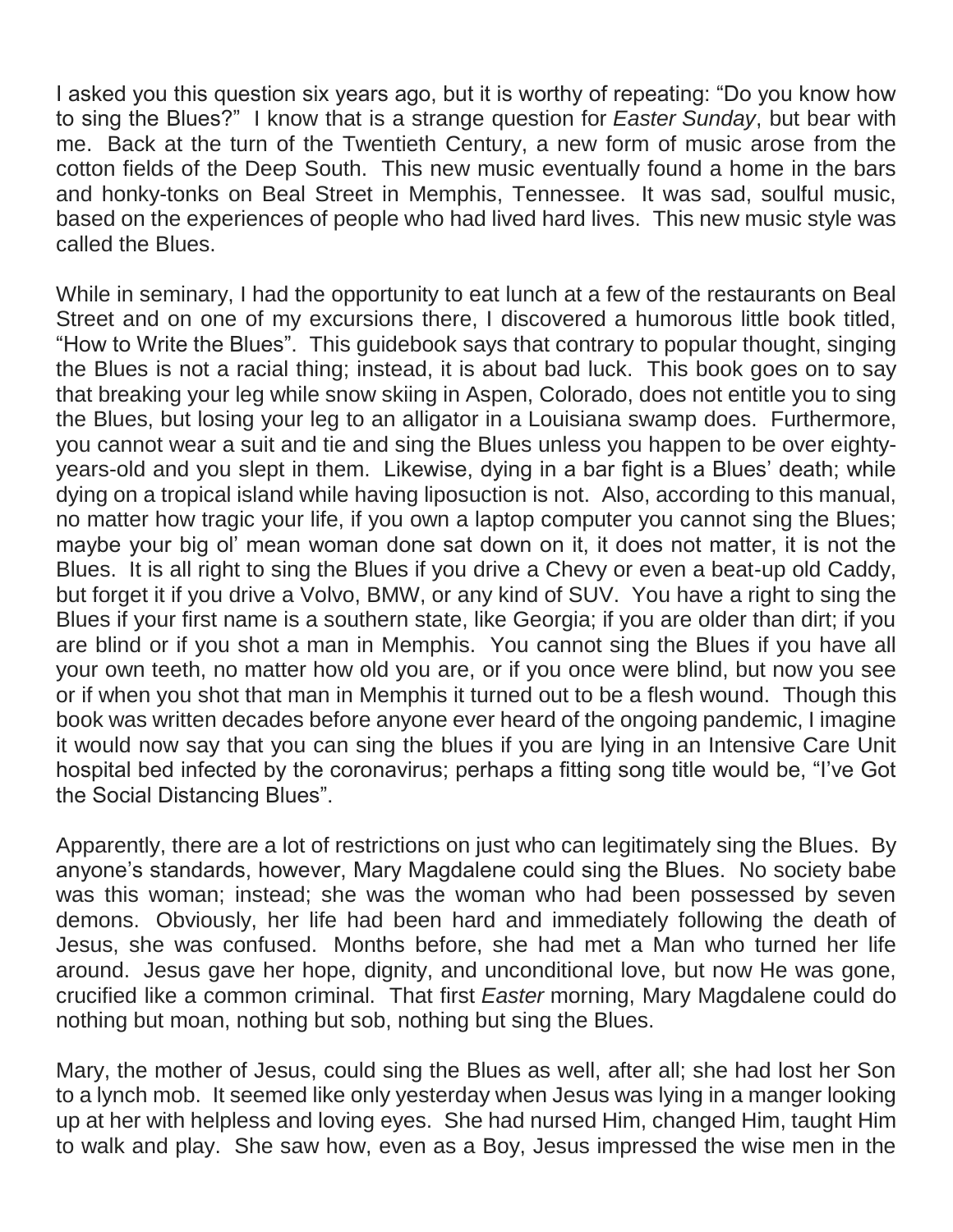Temple with His wisdom and His knowledge of the Scriptures. She saw Him become a Man and what a Man He was; gentle with children, a spellbinding communicator, able to reach out and heal people with His touch. Mary's heart had once burst with pride over her Son, but then the crowd turned against Jesus and instead of allowing Him to live a respectable life, like other men of talent and ability were allowed to live, they put Him before Pontius Pilate for a mockery of a trial. The shouts of the people crying "Crucify Him!" must have pierced Mary's soul and her heart broke as she looked up at her Son hanging among thieves on a cross. Surely, if any woman who ever lived had the right to sing the Blues it was Mary, the mother of Jesus.

Women were not the not the only ones who could sing the Blues, men like Simon Peter could also sing the Blues. He let down his best Friend, the one Man in the entire world who believed in him. Did Simon believe in Jesus? Yes, but ever more important, Jesus believed in Peter; in fact, the Master called Him a rock and said that He would build His Church on Simon Peter's confession that Jesus was the Christ, the Son of the living God. Simon could not believe his ears, yet for all Jesus' kind words, Peter knew he was not really that strong. The Master knew it too, for it was He who foretold that Simon would deny Him three times before the cock crew. Someday Peter would be a rock for the Early Church, but right then, he knew that he had come up short; he let down the one Man who truly loved him. Nothing for this would-be rock to do but sing the Blues.

None of the people who knew Jesus could sing the Blues like Judas Iscariot. He did not shoot a man in Memphis; he did worse than that, he betrayed the Son of God and he did it with a kiss. Heaven help Judas Iscariot, but Judas would not accept heaven's help; instead, he took the coward's way out and hung himself, most probably while singing the Blues.

Without question, the two nights preceding that first *Easter* morning were a time for singing the Blues. If any Blues' singers had been present, they would have been singing, "Were you there when they crucified my Lord?" When Jesus died on the Cross of Calvary, all the earth was covered with darkness. Denial, betrayal, broken hearts, and broken dreams were the topics of the songs being sung by His followers. *". . . we had hoped that he was the one who was going to redeem Israel."* [**Luke 24:21**, NIV], the travelers to Emmaus said, but they had seen Jesus with their own eyes, with nails in His hands and feet and a spear thrust in His side. As befitting a Blues' death, their Master had been laid in a borrowed grave and those who had followed Him were now in hiding. Their grief and confusion weighed heavily upon them and all they could do was sing the Blues, but then, just before daybreak, Mary Magdalene made her way to the tomb. Even though the Roman authorities had placed soldiers at the tomb to guard against Jesus' disciples stealing His body, the stone was rolled away and Jesus' body was gone, vanished. Only the neatly folded grace clothes were left behind and then the Lord began making appearances to His followers. John tells us that Jesus first appeared to a Blues' singer named Mary Magdalene. Is that not just like God, this gracious God who takes our sins and buries them into the deepest parts of the sea never to surface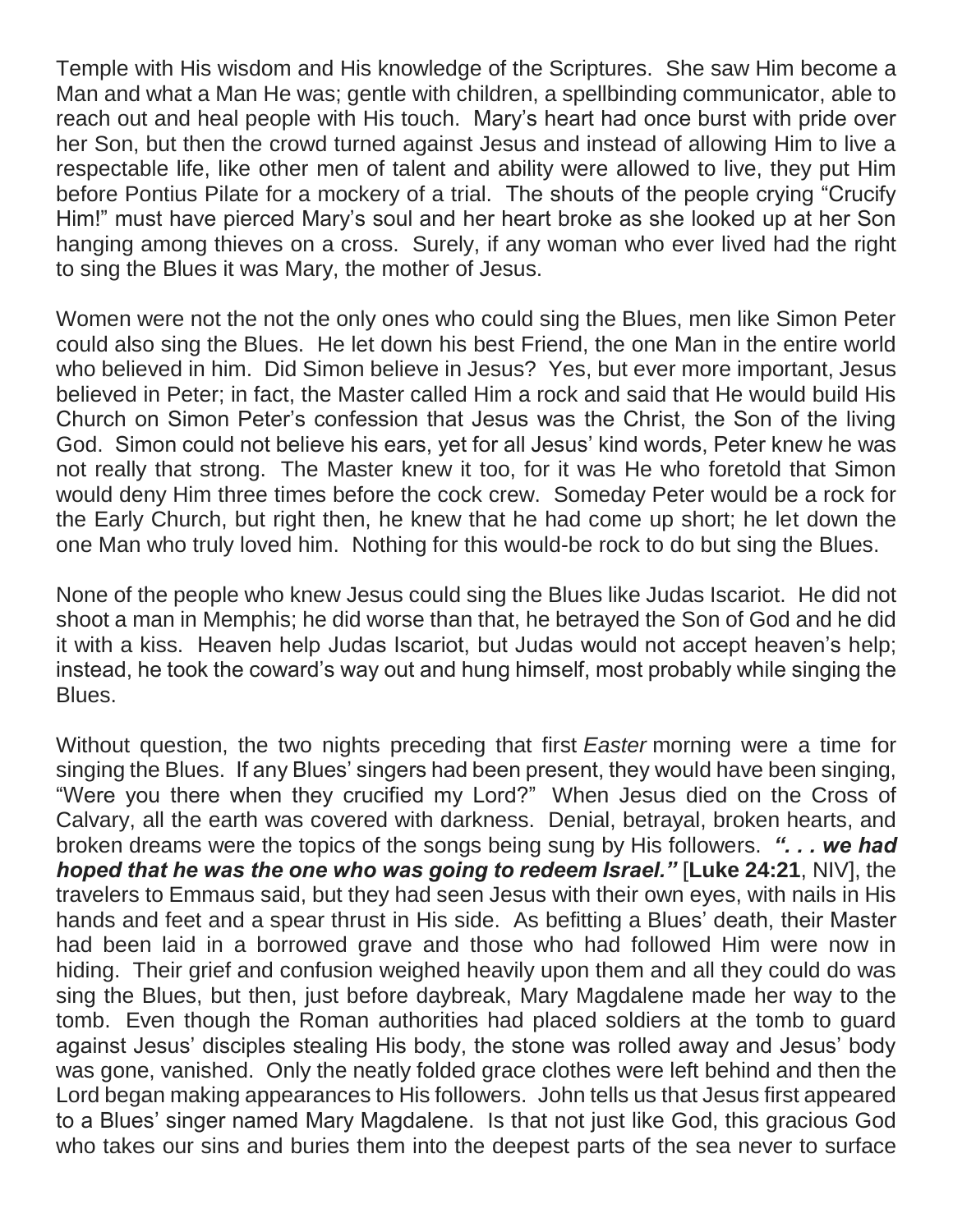again? Is it not just like God to have the risen Christ appear first of all to a person who had once been possessed by evil spirits? If you cannot see the irony and at the same time, the beauty of the risen Christ appearing first of all to someone who once belonged to Satan, then you have never experienced grace.

The risen Christ started appearing to those who believed in Him; Mary Magdalene, Peter, John, those gathered in the upper room, and many others, and last of all, after His ascension, to the Apostle Paul. Christ appeared to those who believed in Him and in so doing, He stole something from them. Did you hear what I said? Jesus stole something from them. He stole from them the ability to ever sing the Blues because, you see, you cannot sing the Blues if you were once blind but now you see. You cannot sing the Blues when hope is restored. You cannot sing the Blues when your true love is with you once more. You can, however, sing the Blues beside the grave, but not if it is empty. The followers of the risen Jesus could no longer sing the Blues; following His resurrection, all they could do was shout for joy. The bottom line for you and me is simply this: singing the Blues is not a Christian virtue, even during a global pandemic, because if the resurrected Christ is truly at the center of our lives, then joy is inevitable. Because He lives, the characteristic mood of the Christian life is to be joy. Free people cannot sing the Blues and, if we have received the risen Christ as our Lord and Savior, we are free; free from the guilt of sin; free from the agony of death; free from the pain of separation; free from the darkness of despair and desperation; free from the fear of any health issue, including the ongoing pandemic.

Maybe you are currently singing the Blues, many people are. Life can deal with us brutally at times and we can forget our faith, forget our hope, forget our God. Maybe that is your condition this very moment. If so, I want to encourage you not to give up. Because of the empty tomb of Jesus, we know that love conquers hate, life conquers death, and light conquers darkness. Because of the empty tomb of Jesus, we know that no situation can be written off as hopeless. Just when we think we have reached the end of our rope, God reaches down a hand of support. This is the message of the Christian faith: life in Christ is stronger that Satan and his ability to destroy; in fact, life in Christ is stronger than death itself. At one time, for a short period, the followers of Jesus were singing the Blues, but soon they were singing, "Up from the grace He arose, ... Hallelujah! Christ arose!" ["Christ Arose"] "Up from the grace He arose, . . .", if you and I know that, I mean really know that in our heart of hearts, then we cannot sing the Blues anymore. I do not know about you, but because He lives, I think it is time for us to exchange our soulful Blues for joyful hallelujahs.

Let us pray together: Heavenly Father, Lord Jesus, and most precious Holy Spirit, may we realize afresh today what the death and resurrection of Jesus means for us. Forgiveness, freedom, the ability to walk with You through this fallen world into eternity, and the inability to sing the Blues. May we always find our satisfaction in You and Your willingness to offer Yourself to us; in Jesus' name, Amen.